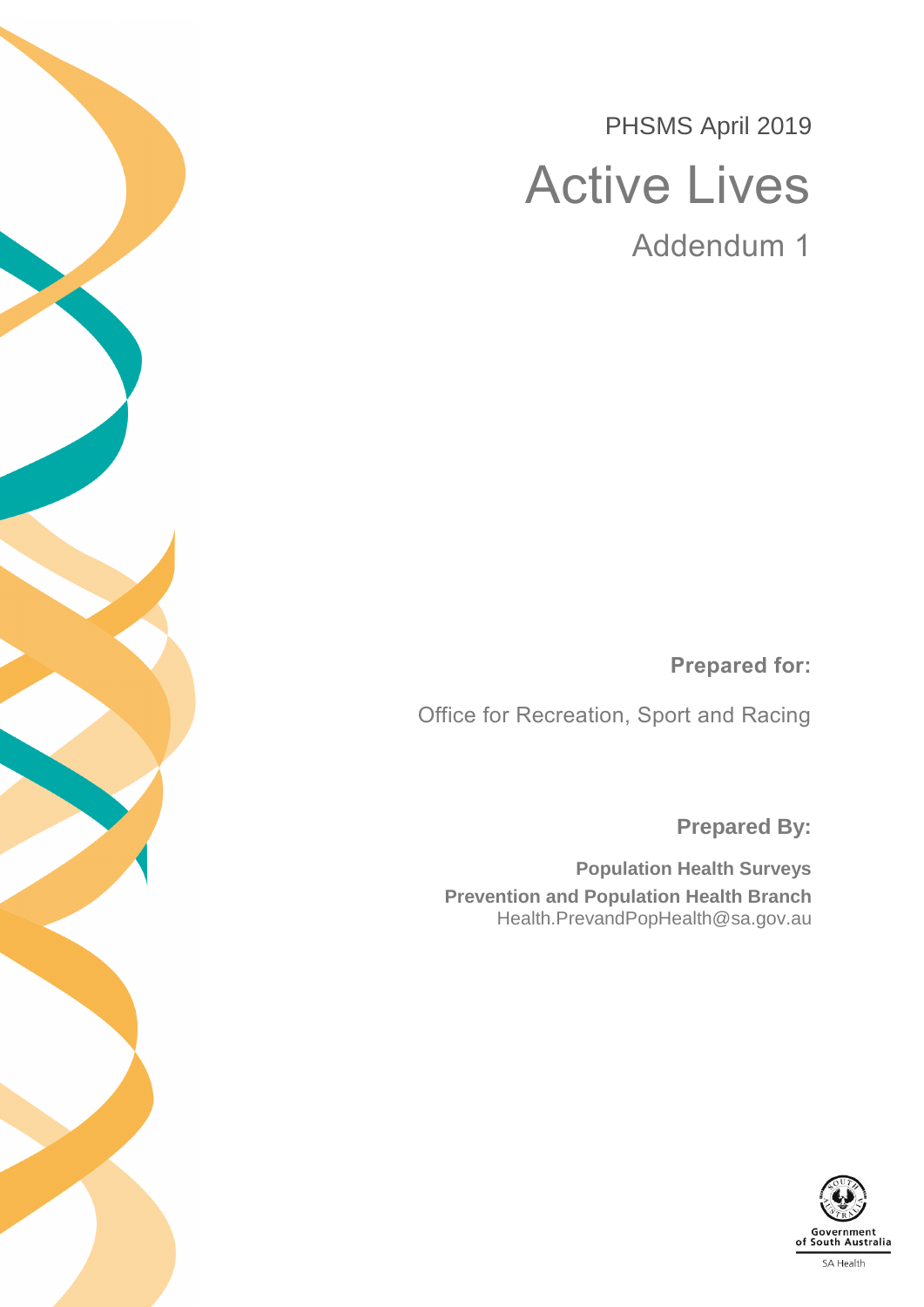#### Introduction and Methods

The data presented in this report are complimentary to the Active Lives report from the April 2019 PHSMS. The information on the methods, limitations, weighting, data presentation, statistical analysis and disclaimers for this addendum can be found in the original Active Lives report.

In addition to the presentation of data and statistical analysis described in the original report, this report uses logistic regression analysis to investigate the associations between physical activity and wellbeing status after controlling for age, gender and SEIFA. Two regressions were performed; an unadjusted whereby physical activity was the only variable in the model, and a second model whereby age, sex and SEIFA were adjusted for. The odds ratios (OR) and p-values are presented in each of these tables for the adjusted models.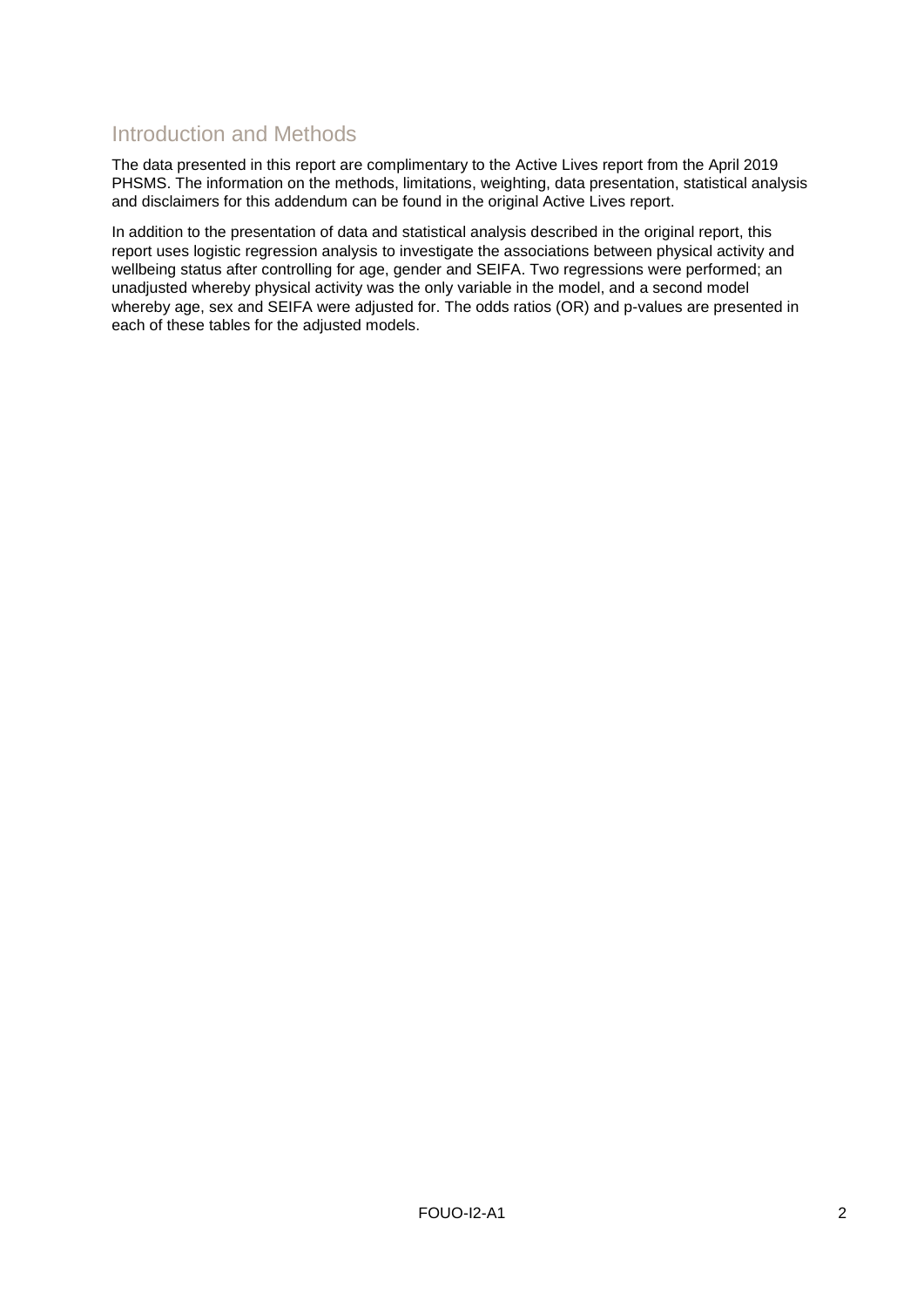## Physical Activity by Demographics

The proportions of respondents engaging in any physical activity in categories of minutes per week by demographics are presented in [Table 1.](#page-2-0) Key findings include:

- $>$  Males were more likely to engage in 150+ minutes of physical activity compared to females.
- $>$  Younger respondents were more likely to report engaging in 150+ minutes of activity, and older respondents were more likely to report not engaging in any activity (0 minutes).
- $>$  Those with a higher education status were more likely to engage in 150+ minutes of activity.
- $>$  Respondents with a disability were less likely to engage in 150+ minutes of physical activity per week than those without
- $>$  The proportion of respondents engaging in 150+ minutes of physical activity increased with increasing household income

<span id="page-2-0"></span>**Table 1:** Proportion of respondents reporting physical activities in categories of minutes per week, by demographics (PHSMS April 2019, **n=2999**)

|                             |     | <b>None</b>      |     | 1-149 minutes    |      | 150+ minutes     |
|-----------------------------|-----|------------------|-----|------------------|------|------------------|
|                             | n   | % (95 % CI)      | n   | % (95 % CI)      | n    | % (95 % CI)      |
| All                         | 449 | 15.0 (13.7-16.3) | 815 | 27.2 (25.6-28.8) | 1736 | 57.9 (56.1-59.6) |
| Gender                      |     |                  |     |                  |      |                  |
| Male                        | 190 | 13.1 (11.5-14.9) | 346 | 23.9 (21.8-26.2) | 912  | 63.0 (60.5-65.5) |
| Female                      | 259 | 16.7 (14.9-18.6) | 469 | 30.2 (28.0-32.5) | 824  | 53.1 (50.6-55.6) |
| Age (years)                 |     |                  |     |                  |      |                  |
| 18 to 24                    | 29  | $11.2(7.7-15.3)$ | 46  | 17.7 (13.3-22.5) | 186  | 71.1 (65.3-76.2) |
| 25 to 34                    | 33  | $6.5(4.5-8.8)$   | 129 | 25.1 (21.5-28.9) | 352  | 68.5 (64.2-72.3) |
| 35 to 44                    | 71  | 14.0 (11.2-17.2) | 159 | 31.3 (27.4-35.4) | 278  | 54.7 (50.4-59.0) |
| 45 to 54                    | 83  | 15.3 (12.5-18.6) | 158 | 29.3 (25.5-33.1) | 300  | 55.4 (51.2-59.6) |
| 55 to 64                    | 85  | 17.2 (14.1-20.8) | 124 | 25.2 (21.5-29.1) | 284  | 57.6 (53.2-61.9) |
| 65 to 74                    | 54  | 14.6 (11.3-18.6) | 107 | 28.9 (24.6-33.9) | 208  | 56.5 (51.4-61.5) |
| $75+$                       | 94  | 30.1 (25.2-35.4) | 91  | 29.1 (24.3-34.4) | 127  | 40.8 (35.4-46.2) |
| Gender and Age (years)      |     |                  |     |                  |      |                  |
| Male 18 to 24               | 10  | 8.6 (4.3-14.2)   | 29  | 24.1 (17.0-32.1) | 82   | 67.4 (59.1-75.6) |
| Male 25 to 34               | 8   | $3.0(1.5-5.8)$   | 51  | 20.1 (15.4-25.2) | 196  | 76.9 (71.4-81.7) |
| Male 35 to 44               | 38  | 14.9 (11.1-20.0) | 63  | 25.2 (20.0-30.7) | 150  | 59.9 (53.6-65.7) |
| Male 45 to 54               | 39  | 14.5 (10.7-19.1) | 65  | 24.4 (19.4-29.6) | 164  | 61.1 (55.3-66.9) |
| Male 55 to 64               | 44  | 18.4 (13.7-23.4) | 54  | 22.2 (17.4-27.9) | 143  | 59.4 (52.8-65.1) |
| Male 65 to 74               | 19  | 10.4 (6.7-15.8)  | 52  | 28.9 (22.8-36.0) | 108  | 60.7 (53.1-67.3) |
| Male 75+                    | 32  | 24.4 (17.5-32.1) | 32  | 24.1 (17.5-32.1) | 68   | 51.5 (43.0-59.9) |
| Female 18 to 24             | 19  | 13.4 (8.7-20.0)  | 17  | 12.3 (7.5-18.3)  | 104  | 74.3 (66.6-81.0) |
| Female 25 to 34             | 26  | $9.8(6.8-14.1)$  | 78  | 30.0 (24.7-35.8) | 157  | 60.2 (54.4-66.2) |
| Female 35 to 44             | 34  | 13.1 (9.5-17.8)  | 96  | 37.3 (31.6-43.4) | 127  | 49.6 (43.3-55.5) |
| Female 45 to 54             | 44  | 16.1 (12.1-20.8) | 93  | 34.0 (28.6-39.8) | 136  | 49.9 (43.9-55.7) |
| Female 55 to 64             | 41  | 16.1 (12.1-21.2) | 71  | 28.0 (22.9-34.0) | 141  | 55.9 (49.8-62.0) |
| Female 65 to 74             | 35  | 18.5 (13.4-24.4) | 55  | 29.0 (22.9-35.7) | 99   | 52.5 (45.0-59.1) |
| Female 75+                  | 62  | 34.2 (27.8-41.6) | 59  | 32.7 (26.2-39.9) | 60   | 33.0 (26.8-40.4) |
| Location                    |     |                  |     |                  |      |                  |
| Metropolitan                | 312 | 14.5 (13.0-16.0) | 586 | 27.1 (25.3-29.0) | 1263 | 58.4 (56.4-60.5) |
| Rural                       | 136 | 16.3 (13.9-18.8) | 229 | 27.3 (24.4-30.4) | 473  | 56.4 (53.1-59.8) |
| <b>SEIFA*</b>               |     |                  |     |                  |      |                  |
| Lowest                      | 84  | 17.9 (14.7-21.6) | 148 | 31.6 (27.5-35.9) | 237  | 50.5 (46.1-55.2) |
| Low                         | 127 | 18.9 (16.1-22.0) | 197 | 29.3 (26.0-32.9) | 348  | 51.8 (48.1-55.6) |
| Middle                      | 86  | 12.4 (10.1-14.9) | 183 | 26.2 (23.1-29.6) | 428  | 61.4 (57.8-65.0) |
| High                        | 77  | 14.1 (11.3-17.1) | 149 | 27.3 (23.6-31.0) | 321  | 58.6 (54.4-62.6) |
| Highest                     | 75  | 12.2 (9.8-15.0)  | 138 | 22.4 (19.3-25.9) | 402  | 65.4 (61.5-69.0) |
| <b>Marital Status</b>       |     |                  |     |                  |      |                  |
| Married/Living with partner | 257 | 12.4 (11.0-13.9) | 582 | 28.1 (26.2-30.1) | 1232 | 59.5 (57.4-61.6) |
| Separated/Divorced          | 75  | 21.5 (17.5-26.1) | 111 | 31.9 (27.2-36.9) | 162  | 46.6 (41.4-51.8) |
| Widowed                     | 45  | 31.8 (24.6-39.9) | 40  | 28.3 (21.4-36.2) | 56   | 39.9 (31.9-47.9) |
| <b>Never Married</b>        | 65  | 15.7 (12.3-19.3) | 79  | 18.9 (15.4-22.9) | 273  | 65.4 (60.8-69.9) |
| Not stated                  | 7   | 30.5 (15.5-52.6) | 3   | 13.3 (4.0-32.1)  | 13   | 56.3 (38.5-77.5) |

**Note:** The weighting of data can result in rounding discrepancies or totals not adding. CI: Confidence Interval. \*SEIFA: Socio-Economic Index for Area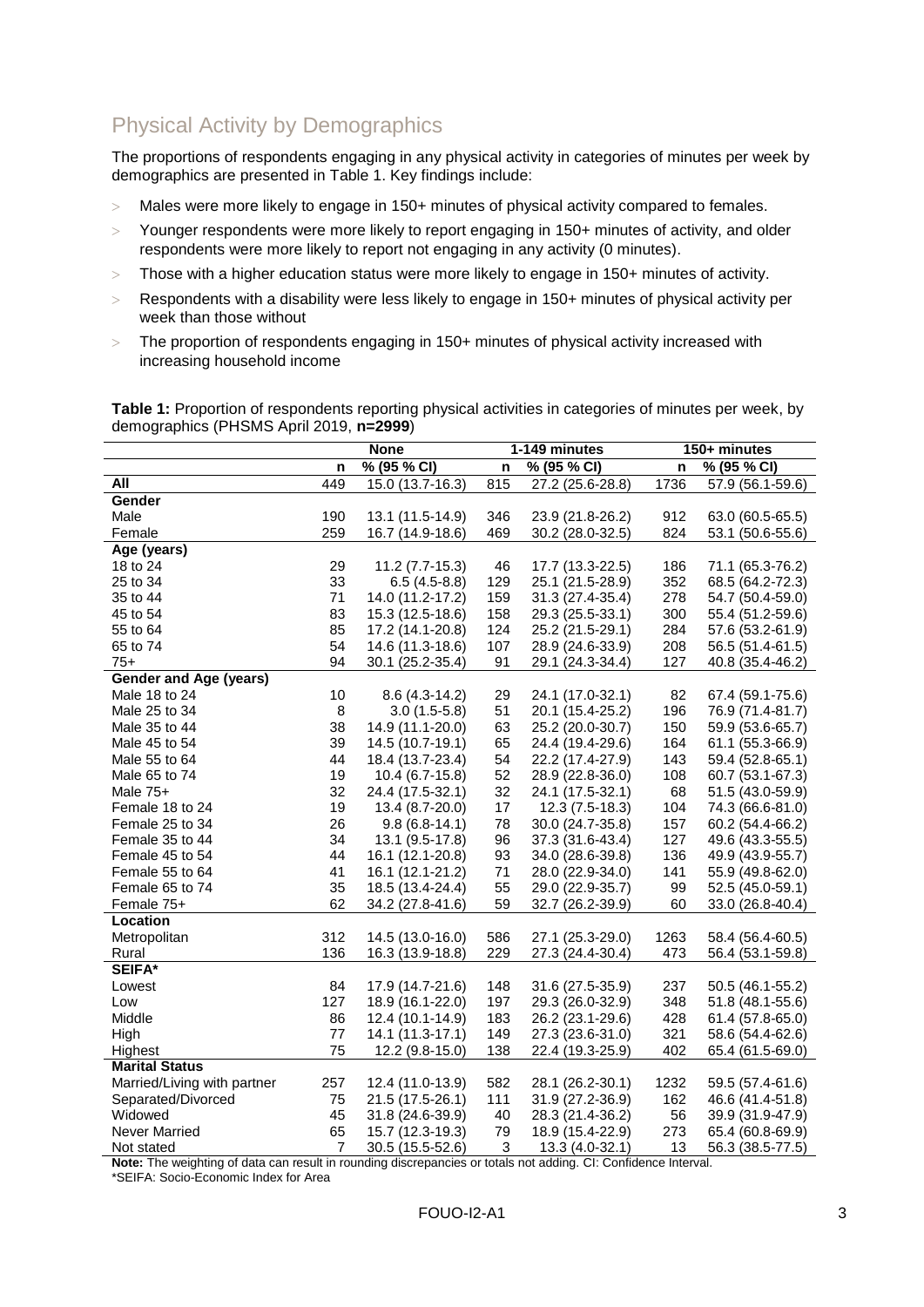#### **Table 1:** Continued

|                             |                | <b>None</b>       |                         | 1-149 minutes    |      | 150+ minutes     |
|-----------------------------|----------------|-------------------|-------------------------|------------------|------|------------------|
|                             | n              | % (95 % CI)       | n                       | % (95 % CI)      | n    | % (95 % CI)      |
| Dependents in household     |                |                   |                         |                  |      |                  |
| 0                           | 273            | 16.9 (15.1-18.7)  | 426                     | 26.3 (24.2-28.4) | 923  | 56.9 (54.5-59.3) |
| 1                           | 55             | 12.0 (9.3-15.3)   | 127                     | 27.7 (23.8-32.0) | 275  | 60.2 (55.6-64.6) |
| $\overline{c}$              | 58             | 11.6 (9.1-14.7)   | 143                     | 28.8 (24.9-32.9) | 296  | 59.6 (55.2-63.8) |
| 3                           | 35             | 12.4 (9.1-16.9)   | 72                      | 26.1 (21.0-31.3) | 171  | 61.5 (55.7-67.1) |
| 4                           | 14             | 20.6 (12.5-31.7)  | 22                      | 32.6 (22.5-44.6) | 31   | 46.8 (34.7-58.2) |
| $5+$                        | 10             | 16.4 (8.9-27.6)   | 19                      | 32.2 (21.0-44.1) | 31   | 51.4 (39.2-64.0) |
| Not stated                  | 4              | 25.0 (8.0-44.6)   | 5                       | 26.9 (11.5-50.6) | 9    | 48.1 (28.4-71.6) |
| <b>Employment status</b>    |                |                   |                         |                  |      |                  |
| Full time employed          | 97             | $8.6(7.1-10.4)$   | 272                     | 24.3 (21.9-26.9) | 750  | 67.1 (64.2-69.7) |
| Part time employed          | 42             | $9.7(7.2-12.9)$   | 140                     | 32.7 (28.3-37.2) | 247  | 57.6 (52.9-62.2) |
| Casual                      | 47             | 19.3 (14.8-24.8)  | 50                      | 20.6 (15.9-26.1) | 146  | 60.1 (54.1-66.3) |
| Unemployed                  | 37             | 27.8 (20.7-35.9)  | 46                      | 35.0 (26.9-42.9) | 49   | 37.2 (29.0-45.3) |
| Engaged in home duties      | 13             | 10.3 (6.0-16.6)   | 62                      | 49.1 (40.9-58.3) | 51   | 40.6 (32.5-49.5) |
| Student                     | 14             | $11.1 (6.6-17.7)$ | 18                      | 14.5 (9.2-21.5)  | 92   | 74.4 (66.0-81.3) |
| Retired                     | 127            | 20.6 (17.6-23.9)  | 179                     | 29.1 (25.6-32.7) | 310  | 50.3 (46.4-54.3) |
| Unable to work              | 51             | 45.8 (36.9-55.2)  | 27                      | 24.5 (17.1-32.9) | 33   | 29.6 (21.8-38.7) |
| Other                       | 20             | 23.1 (15.5-33.3)  | 19                      |                  | 47   | 54.9 (44.7-65.5) |
|                             | $\overline{c}$ |                   |                         | 22.0 (14.5-32.0) | 10   |                  |
| Not stated                  |                | 16.2 (3.1-38.5)   | 1                       | $8.9(0.8-28.8)$  |      | 74.9 (45.5-89.5) |
| <b>Education status</b>     |                |                   |                         |                  |      |                  |
| No schooling to secondary   | 204            | 19.6 (17.3-22.2)  | 282                     | 27.1 (24.5-29.9) | 553  | 53.2 (50.2-56.3) |
| Trade, certificate, diploma | 139            | 15.2 (12.9-17.5)  | 248                     | 27.0 (24.2-29.9) | 532  | 57.9 (54.7-61.1) |
| Degree or higher            | 102            | $9.8(8.2 - 11.8)$ | 283                     | 27.4 (24.8-30.2) | 647  | 62.7 (59.7-65.6) |
| Not stated                  | 4              | 40.6 (15.3-69.6)  | $\overline{\mathbf{c}}$ | 17.1 (4.4-50.3)  | 4    | 42.3 (15.3-69.6) |
| <b>Disability Status</b>    |                |                   |                         |                  |      |                  |
| Yes                         | 179            | 31.4 (27.7-35.3)  | 181                     | 31.7 (28.0-35.7) | 210  | 36.9 (33.0-40.9) |
| No                          | 256            | 10.6 (9.5-11.9)   | 632                     | 26.3 (24.6-28.1) | 1516 | 63.1 (61.1-65.0) |
| Not stated                  | 14             | 54.7 (35.1-71.8)  | $\overline{\mathbf{c}}$ | 7.7 (1.6-22.5)   | 10   | 37.6 (21.8-57.6) |
| <b>Aboriginal Status</b>    |                |                   |                         |                  |      |                  |
| Aboriginal                  | 12             | 19.3 (11.4-31.4)  | 12                      | 20.8 (11.4-31.4) | 36   | 59.8 (47.4-71.7) |
| Non-Aboriginal              | 434            | 14.8 (13.6-16.1)  | 798                     | 27.2 (25.7-28.9) | 1697 | 57.9 (56.1-59.7) |
| Not stated                  | 3              | 33.7 (9.3-60.6)   | 4                       | 40.7 (15.3-69.6) | 3    | 25.5 (9.3-60.6)  |
| <b>CALD Status</b>          |                |                   |                         |                  |      |                  |
| English main language       | 397            | 15.3 (13.9-16.7)  | 678                     | 26.1 (24.5-27.8) | 1521 | 58.6 (56.7-60.5) |
| Non English speaking        | 47             | 12.3 (9.2-15.8)   | 129                     | 33.5 (29.0-38.4) | 208  | 54.1 (49.2-59.1) |
| Not defined                 | 4              | 22.0 (7.2-40.8)   | 8                       | 40.0 (21.1-61.6) | 7    | 38.0 (17.2-56.8) |
| Access to a vehicle         |                |                   |                         |                  |      |                  |
| 0                           | 48             | 32.5 (25.3-40.3)  | 29                      | 19.8 (13.8-26.5) | 71   | 47.7 (40.0-56.0) |
| 1                           | 132            | 16.7 (14.3-19.5)  | 244                     | 31.0 (27.8-34.3) | 412  | 52.2 (48.8-55.8) |
| $\overline{c}$              | 165            | 13.6 (11.7-15.6)  | 313                     | 25.7 (23.3-28.2) | 739  | 60.7 (58.0-63.4) |
| 3                           | 53             | 10.6 (8.1-13.5)   | 141                     | 28.2 (24.3-32.2) | 307  | 61.3 (57.0-65.5) |
| $4+$                        | 49             | 14.4 (10.9-18.3)  | 86                      | 25.1 (20.8-29.9) | 207  | 60.5 (55.3-65.6) |
| Not stated                  | 1              | 64.5 (6.1-93.9)   | 1                       | 35.5 (6.1-93.9)  | 0    |                  |
| <b>Dwelling type</b>        |                |                   |                         |                  |      |                  |
| Owned                       | 280            | 13.3 (11.9-14.8)  | 571                     | 27.1 (25.3-29.1) | 1253 | 59.6 (57.4-61.6) |
| Rented privately            | 107            | 15.7 (13.2-18.7)  | 186                     | 27.5 (24.2-30.9) | 384  | 56.8 (53.0-60.4) |
| Rented from Housing SA      | 33             | 28.7 (21.2-37.7)  | 36                      | 31.2 (23.6-40.5) | 46   | 40.1 (31.7-49.5) |
| Retirement village          | 10             | 26.6 (14.0-40.7)  | 12                      | 29.5 (18.0-46.2) | 17   | 43.9 (28.9-59.1) |
| Other                       | $\overline{c}$ | $9.8(2.4-31.1)$   | 4                       | 20.6 (8.0-44.6)  | 12   | 69.6 (43.7-84.7) |
| Not stated                  | 18             | 37.1 (25.4-52.6)  | $\overline{7}$          | 14.7 (6.9-27.0)  | 23   | 48.1 (35.1-62.9) |
| <b>Household Income</b>     |                |                   |                         |                  |      |                  |
| Up to \$20,000              | 58             | 26.8 (21.3-33.0)  | 75                      | 34.8 (28.6-41.2) | 83   | 38.4 (32.1-45.0) |
| \$20,001 - \$40,000         | 89             | 22.7 (18.7-26.9)  | 111                     | 28.1 (23.9-32.8) | 194  | 49.2 (44.3-54.2) |
| $$40,001 - $60,000$         | 48             | 14.5 (11.1-18.7)  | 109                     | 33.1 (28.2-38.3) | 172  | 52.4 (46.9-57.6) |
| \$60,001 - \$80,000         | 40             | 13.1 (9.7-17.3)   | 110                     | 36.3 (30.9-41.7) | 154  | 50.6 (45.1-56.2) |
| \$80,001 - \$100,000        | 32             | 10.2 (7.1-13.8)   | 73                      | 22.9 (18.7-27.9) | 212  | 66.9 (61.6-71.9) |
| \$100,001 - \$150,000       | 35             | $8.1(5.8-10.9)$   | 118                     | 27.2 (23.2-31.5) | 281  | 64.7 (60.2-69.1) |
| More than \$150,000         | 22             | $5.0(3.3-7.5)$    | 86                      | 20.0 (16.4-23.9) | 324  | 75.0 (70.8-78.9) |
| Not stated                  | 125            | 21.8 (18.6-25.3)  | 133                     | 23.2 (19.9-26.8) | 315  | 55.0 (50.9-59.0) |

**Note:** The weighting of data can result in rounding discrepancies or totals not adding. CI: Confidence Interval.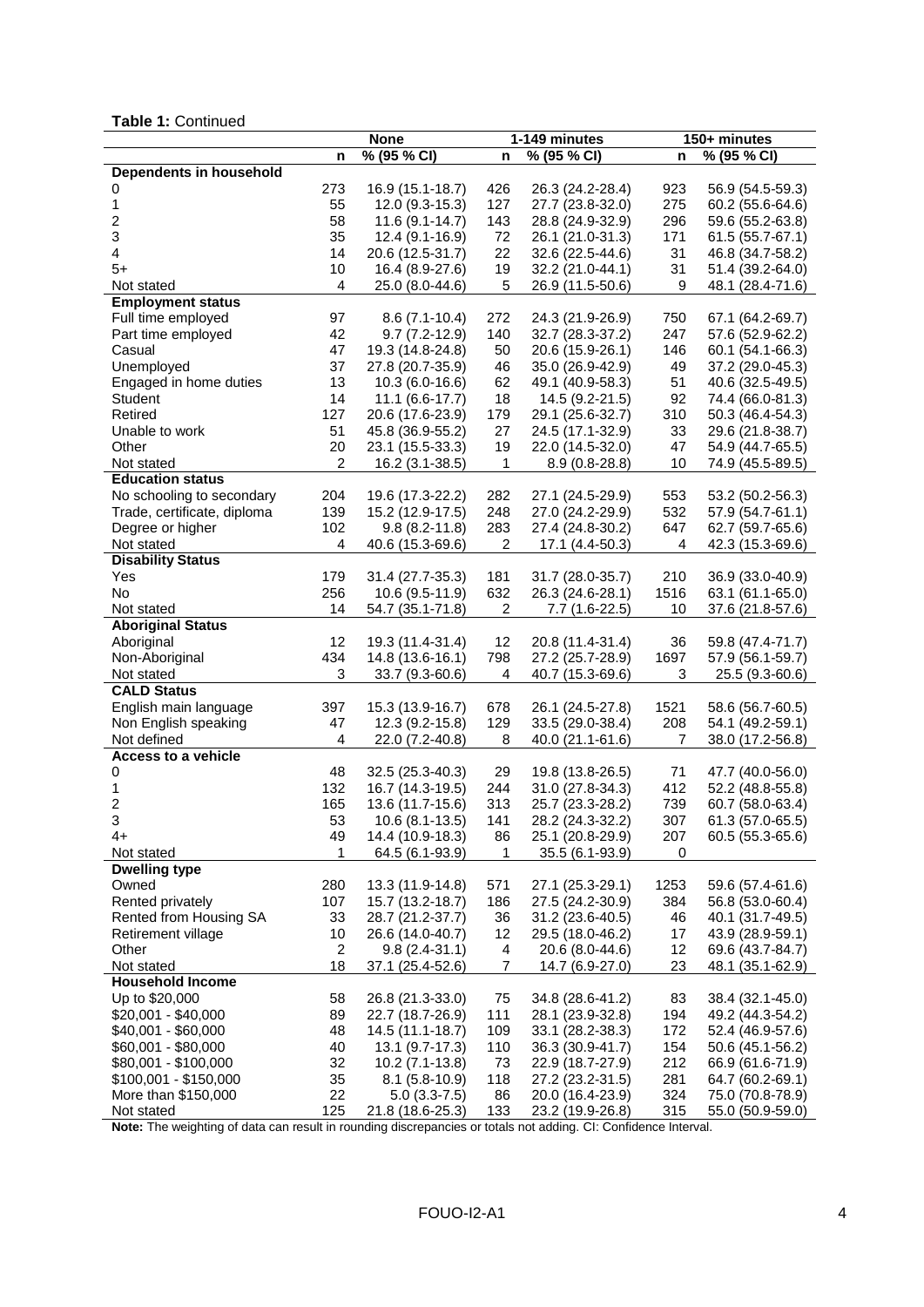[Table 2](#page-4-0) presents the proportion of respondents participating in each of the various types of physical activities by selected demographics. Key findings include:

- > Males were more likely to participate in cycling, fitness activities, both team and individual sports, and recreation or other activities, while females were more likely to participate in dance.
- Younger respondents were more likely to participate in walking, dance, fitness activities, team sports and recreation or other activities.
- > Metropolitan respondents were more likely to participate in fitness activities but less likely to participate in team sports than rural respondents.
- > Respondents living in the highest socioeconomic areas were more likely to participate in walking, cycling, fitness activities and recreation or other activities than those in the lowest.

<span id="page-4-0"></span>

|  | Table 2: Proportion of respondents reporting engaging in physical activity measures in the past week, by selected demographics (PHSMS April 2019) |  |
|--|---------------------------------------------------------------------------------------------------------------------------------------------------|--|
|  |                                                                                                                                                   |  |

|               |      | Walking<br>$(n=2823)$ |     | Cycling<br>(n=2991) |     | <b>Dance</b><br>(n=2983) |     | <b>Fitness Activities</b><br>$(n=2989)$ |     | Team Sports<br>(n=2992) |     | <b>Individual Sports</b><br>$(n=2996)$ |     | <b>Recreation/Other</b><br>(n=2978) |
|---------------|------|-----------------------|-----|---------------------|-----|--------------------------|-----|-----------------------------------------|-----|-------------------------|-----|----------------------------------------|-----|-------------------------------------|
|               | n    | % (95 % CI)           | n   | % (95 % CI)         | n   | % (95 % CI)              | n   | % (95 % CI)                             | n   | % (95 % CI)             | n   | % (95 % CI)                            | n   | % (95 % CI)                         |
| All           | 2317 | 82.1 (80.6-83.5)      | 317 | $10.6(9.5-11.7)$    | 440 | 14.7 (13.5-16.1)         | 837 | 28.0 (26.4-29.6)                        | 261 | $8.7(7.8-9.8)$          | 304 | $10.1 (9.1 - 11.3)$                    | 636 | 21.4 (19.9-22.9)                    |
| Gender        |      |                       |     |                     |     |                          |     |                                         |     |                         |     |                                        |     |                                     |
| Male          | 1135 | 82.1 (80.0-84.1)      | 200 | 13.8 (12.1-15.7)    | 147 | $10.2(8.7 - 11.8)$       | 441 | 30.5 (28.1-32.9)                        | 173 | 11.9 (10.4-13.7)        | 205 | 14.1 (12.4-16.0)                       | 343 | 23.9 (21.7-26.1)                    |
| Female        | 1182 | 82.0 (79.9-83.9)      | 117 | $7.6(6.3-9.0)$      | 293 | 19.0 (17.1-21.0)         | 395 | 25.6 (23.5-27.8)                        | 88  | $5.7(4.6-6.9)$          | 99  | $6.4(5.3-7.7)$                         | 293 | 19.0 (17.1-21.0)                    |
| Age (years)   |      |                       |     |                     |     |                          |     |                                         |     |                         |     |                                        |     |                                     |
| 18 to 34      | 629  | 88.7 (86.2-90.9)      | 77  | $10.0 (8.0 - 12.2)$ | 168 | 21.7 (18.9-24.7)         | 320 | 41.6 (38.1-45.1)                        | 126 | 16.4 (13.9-19.1)        | 93  | 12.0 (9.8-14.4)                        | 219 | 28.5 (25.4-31.7)                    |
| 35 to 64      | 1197 | 82.3 (80.2-84.2)      | 196 | 12.8 (11.1-14.5)    | 229 | 15.0 (13.2-16.8)         | 392 | 25.5 (23.3-27.7)                        | 96  | $6.2(5.1-7.5)$          | 157 | $10.2(8.8-11.8)$                       | 335 | 21.9 (19.9-24.0)                    |
| $65+$         | 491  | 74.5 (71.1-77.7)      | 44  | $6.4(4.8-8.5)$      | 43  | $6.3(4.7-8.4)$           | 124 | 18.2 (15.5-21.3)                        | 38  | $5.6(4.1-7.5)$          | 54  | $7.9(6.1-10.2)$                        | 83  | 12.2 (9.9-14.9)                     |
| Location      |      |                       |     |                     |     |                          |     |                                         |     |                         |     |                                        |     |                                     |
| Metropolitan  | 1697 | 82.9 (81.2-84.5)      | 229 | 10.7 (9.4-12.0)     | 331 | 15.4 (13.9-17.0)         | 655 | 30.4 (28.5-32.4)                        | 159 | $7.4(6.3-8.5)$          | 211 | $9.8(8.6-11.1)$                        | 470 | 21.9 (20.2-23.7)                    |
| Rural         | 621  | 80.0 (77.1-82.7)      | 88  | $10.5(8.6-12.7)$    | 109 | 13.1 (10.9-15.4)         |     | 182 21.7 (19.0-24.6)                    | 102 | 12.1 (10.1-14.5)        | 93  | $11.1 (9.1 - 13.4)$                    | 166 | 19.9 (17.3-22.7)                    |
| <b>SEIFA*</b> |      |                       |     |                     |     |                          |     |                                         |     |                         |     |                                        |     |                                     |
| Lowest        | 340  | 78.5 (74.3-82.0)      | 33  | $7.1(5.0-9.7)$      | 48  | $10.3(7.8-13.3)$         | 107 | 22.9 (19.2-26.8)                        | 38  | $8.1(5.9-10.9)$         | 53  | $11.3(8.7-14.4)$                       | 79  | 16.9 (13.7-20.5)                    |
| Low           | 507  | 79.3 (76.1-82.3)      | 52  | $7.8(5.9-10.0)$     | 104 | 15.6 (13.0-18.5)         | 129 | 19.2 (16.4-22.4)                        | 51  | $7.6(5.8-9.8)$          | 54  | $8.1(6.2-10.3)$                        | 130 | 19.3 (16.5-22.5)                    |
| Middle        | 554  | 83.9 (80.9-86.5)      | 78  | $11.2(9.0-13.7)$    | 136 | 19.6 (16.8-22.7)         | 206 | 29.8 (26.5-33.3)                        | 59  | $8.5(6.6-10.7)$         | 50  | $7.2(5.4-9.3)$                         | 152 | 22.1 (19.1-25.2)                    |
| High          | 411  | 81.8 (78.3-85.1)      | 70  | 12.8 (10.2-15.8)    | 72. | 13.3 (10.6-16.2)         | 169 | 31.1 (27.2-35.0)                        | 67  | $12.3(9.7-15.2)$        | 66  | 12.1 (9.5-15.0)                        | 125 | 23.1 (19.7-26.7)                    |
| Highest       | 505  | 85.9 (83.1-88.7)      | 84  | 13.6 (11.1-16.5)    | 80  | 13.0 (10.6-15.9)         | 225 | 36.7 (32.9-40.5)                        | 45  | $7.4(5.5-9.6)$          | 79  | 13.0 (10.4-15.7)                       | 149 | 24.6 (21.2-28.1)                    |

**Note:** The weighting of data can result in rounding discrepancies or totals not adding. CI: Confidence Interval.

Don't know/refused frequency and duration component excluded.

\*SEIFA: Socio-Economic Index for Areas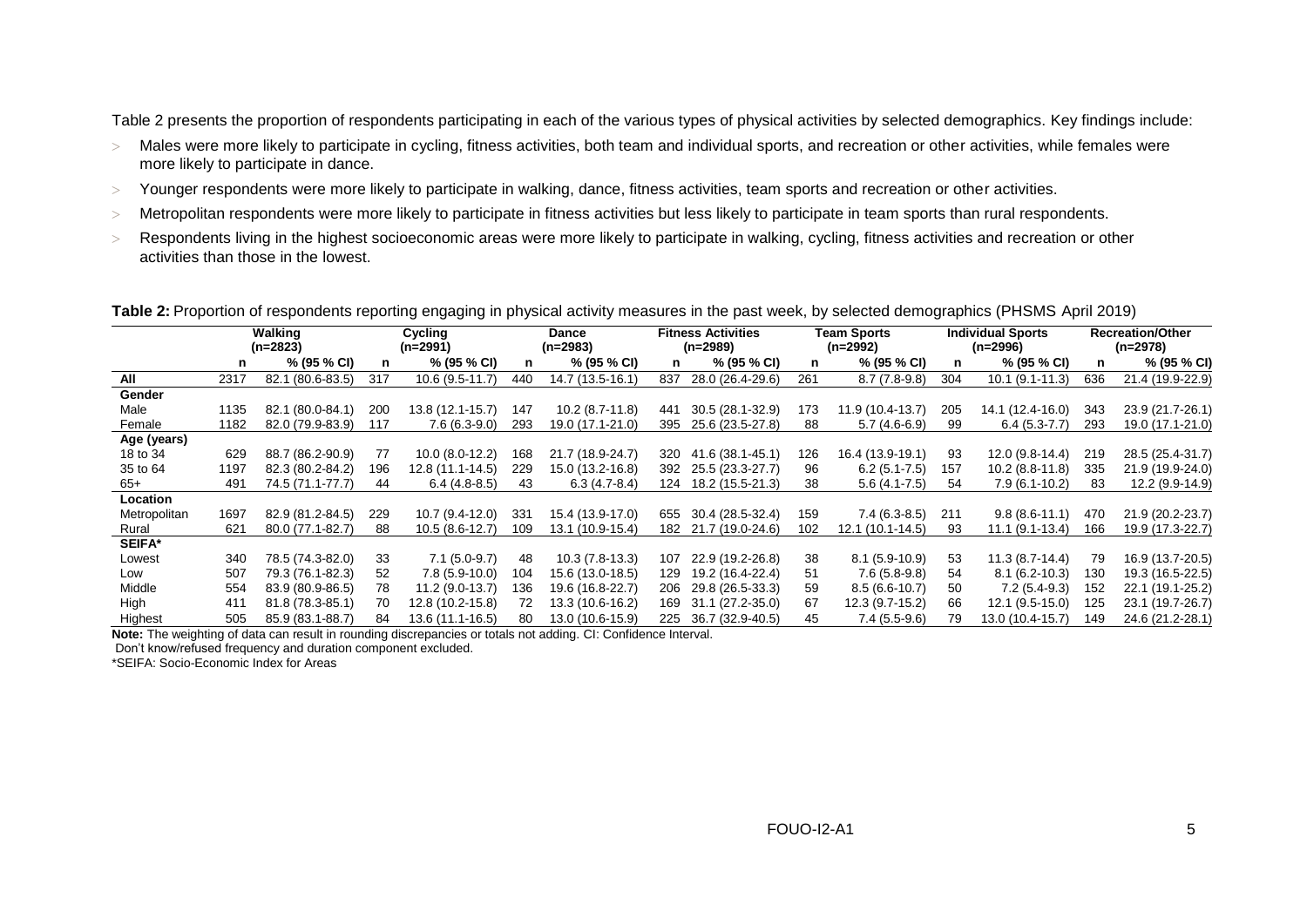# Other Physical Activity Characteristics

**Measures:** This section presents the subjective wellbeing measures by active respondent's responses to the following questions relating to the physical activities they engage in:

- What proportion of these activities do you normally do outdoors? [\(Table 3\)](#page-5-0)
- $>$  What proportion of these activities do you normally do with other people (friends, family, teammates)? [\(Table 4\)](#page-6-0)
- What proportion of these activities are "organised" (e.g. by a gym, club, school)? [\(Table](#page-6-1) **5**)
- $>$  Are you a "member" of a club or organisation associated with these activities? [\(Table 6\)](#page-7-0)

**Note:** Active respondents are defined as those who reported 150 minutes or more of any physical activity per week.

[Table](#page-5-0) **3** shows that active respondents reporting at least half of their physical activity outdoors were more likely to report medium to high scores for feeling satisfied with their life (87.1%) compared to those who undertook none, or less than half of their activity outdoors (78.2%). No other differences in wellbeing were observed.

<span id="page-5-0"></span>**Table 3:** Proportion of active respondents reporting subjective wellbeing measures and overall wellbeing status by amount of physical activity done outdoors (PHSMS April 2019)

|                                               | < half activity |                  |      | $\geq$ half activity |
|-----------------------------------------------|-----------------|------------------|------|----------------------|
|                                               |                 | done outdoors    |      | done outdoors        |
|                                               | n               | % (95 % CI)      | n    | % (95 % CI)          |
| Satisfied with life nowadays (n=1735)         |                 |                  |      |                      |
| Medium/High (7-10)                            | 287             | 78.2 (73.8-82.2) | 1191 | 87.1 (85.2-88.8)     |
| Very Low/Low (0-6)                            | 80              | 21.8 (17.8-26.2) | 177  | 12.9 (11.2-14.8)     |
| Things you do in life are worthwhile (n=1732) |                 |                  |      |                      |
| Medium/High (7-10)                            | 314             | 85.5 (81.7-88.9) | 1196 | 87.7 (85.8-89.3)     |
| Very Low/Low (0-6)                            | 53              | 14.5 (11.1-18.3) | 168  | 12.3 (10.6-14.1)     |
| How happy did you feel yesterday? (n=1736)    |                 |                  |      |                      |
| Medium/High (7-10)                            | 276             | 75.2 (70.6-79.4) | 1106 | 80.9 (78.7-82.9)     |
| Very Low/Low (0-6)                            | 91              | 24.8 (20.6-29.4) | 262  | 19.1 (17.1-21.3)     |
| How anxious did you feel yesterday? (n=1732)  |                 |                  |      |                      |
| Medium/Low (0-3)                              | 221             | 60.1 (55.1-65.1) | 914  | 66.9 (64.4-69.4)     |
| Very high/high (4-10)                         | 147             | 39.9 (35.1-45.1) | 451  | 33.1 (30.6-35.6)     |
| <b>Overall Wellbeing (n=1730)</b>             |                 |                  |      |                      |
| Good wellbeing (scoring well)                 | 113             | 30.9 (26.2-35.6) | 508  | 37.3 (34.7-39.9)     |
| Scoring neither well/ badly                   | 140             | 38.3 (33.3-43.2) | 491  | 36.0 (33.5-38.6)     |
| Poor wellbeing (scoring badly)                | 113             | 30.9 (26.2-35.6) | 363  | 26.7 (24.3-29.0)     |

**Note:** The weighting of data can result in rounding discrepancies or totals not adding. CI: Confidence Interval. Don't know/refused wellbeing questions excluded.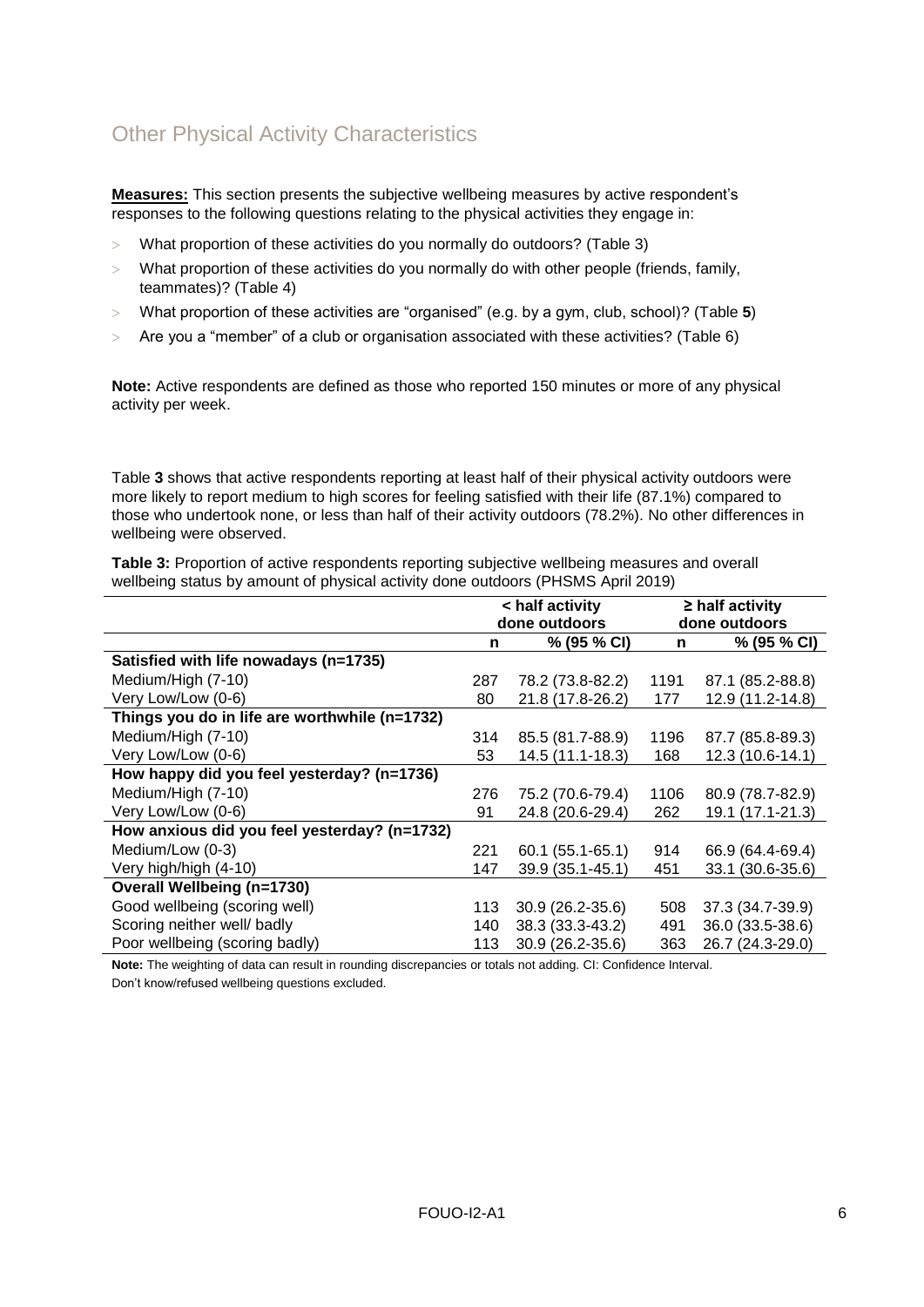[Table 4](#page-6-0) shows that active respondents participating in at least half of their physical activity with other people were more likely to report having good overall wellbeing (39.2%) compared with those who did not (30.0%). These active respondents were also more likely to report medium to high scores for feeling things they did in life were worthwhile.

<span id="page-6-0"></span>**Table 4:** Proportion of active reporting subjective wellbeing measures and overall wellbeing status by amount of physical activity done with other people (PHSMS April 2019)

|                                               |     | < half activity  |      | $\geq$ half activity |
|-----------------------------------------------|-----|------------------|------|----------------------|
|                                               |     | done with others |      | done with others     |
|                                               | n   | % (95 % CI)      | n    | % (95 % CI)          |
| Satisfied with life nowadays (n=1735)         |     |                  |      |                      |
| Medium/High (7-10)                            | 510 | 82.3 (79.1-85.1) | 968  | 86.8 (84.8-88.8)     |
| Very Low/Low (0-6)                            | 110 | 17.7 (14.9-20.9) | 147  | 13.2 (11.3-15.3)     |
| Things you do in life are worthwhile (n=1732) |     |                  |      |                      |
| Medium/High (7-10)                            | 504 | 81.5 (78.4-84.5) | 1006 | 90.4 (88.5-92.0)     |
| Very Low/Low (0-6)                            | 115 | 18.5 (15.7-21.8) | 107  | $9.6(8.0-11.5)$      |
| How happy did you feel yesterday? (n=1736)    |     |                  |      |                      |
| Medium/High (7-10)                            | 483 | 77.8 (74.5-81.0) | 900  | 80.7 (78.3-83.0)     |
| Very Low/Low (0-6)                            | 138 | 22.2 (19.1-25.7) | 215  | 19.3 (17.0-21.7)     |
| How anxious did you feel yesterday? (n=1732)  |     |                  |      |                      |
| Medium/Low (0-3)                              | 396 | 64.2 (60.3-67.9) | 738  | 66.2 (63.4-68.9)     |
| Very high/high (4-10)                         | 221 | 35.8 (32.1-39.7) | 377  | 33.8 (31.1-36.6)     |
| <b>Overall Wellbeing (n=1730)</b>             |     |                  |      |                      |
| Good wellbeing (scoring well)                 | 185 | 30.0 (26.5-33.7) | 437  | 39.2 (36.4-42.1)     |
| Scoring neither well/ badly                   | 264 | 42.8 (39.0-46.8) | 368  | 33.0 (30.3-35.8)     |
| Poor wellbeing (scoring badly)                | 168 | 27.2 (23.9-30.9) | 309  | 27.7 (25.2-30.4)     |

**Note:** The weighting of data can result in rounding discrepancies or totals not adding. CI: Confidence Interval. Don't know/refused wellbeing questions excluded.

[Table](#page-6-1) **5** shows that active respondents reporting that at least half of their physical activity was "organised" were more likely to report medium to high scores for feeling happy the previous day (84.4%) compared to those who did not (76.9%). No other differences in wellbeing were observed.

<span id="page-6-1"></span>**Table 5:** Proportion of active respondents reporting subjective wellbeing measures and overall wellbeing status by amount of physical activity that is "organised" (PHSMS April 2019)

|                                               |     | < half activity<br>organised |     | $\geq$ half activity<br>organised |
|-----------------------------------------------|-----|------------------------------|-----|-----------------------------------|
|                                               | n   | % (95 % CI)                  | n   | % (95 % CI)                       |
| Satisfied with life nowadays (n=1735)         |     |                              |     |                                   |
| Medium/High (7-10)                            | 918 | 83.8 (81.5-85.9)             | 560 | 87.6 (84.9-90.0)                  |
| Very Low/Low (0-6)                            | 178 | 16.2 (14.1-18.5)             | 79  | 12.4 (10.0-15.1)                  |
| Things you do in life are worthwhile (n=1732) |     |                              |     |                                   |
| Medium/High (7-10)                            | 947 | 86.6 (84.4-88.5)             | 563 | 88.3 (85.6-90.6)                  |
| Very Low/Low (0-6)                            | 147 | 13.4 (11.5-15.6)             | 75  | 11.7 (9.4-14.4)                   |
| How happy did you feel yesterday? (n=1736)    |     |                              |     |                                   |
| Medium/High (7-10)                            | 843 | 76.9 (74.3-79.3)             | 539 | 84.4 (81.4-87.0)                  |
| Very Low/Low (0-6)                            | 253 | 23.1 (20.6-25.6)             | 100 | 15.6 (13.0-18.6)                  |
| How anxious did you feel yesterday? (n=1732)  |     |                              |     |                                   |
| Medium/Low (0-3)                              | 699 | 63.9 (61.0-66.7)             | 435 | 68.1 (64.4-71.6)                  |
| Very high/high (4-10)                         | 394 | 36.1 (33.2-38.9)             | 204 | 31.9 (28.4-35.6)                  |
| <b>Overall Wellbeing (n=1730)</b>             |     |                              |     |                                   |
| Good wellbeing (scoring well)                 | 373 | 34.1 (31.4-37.0)             | 249 | 39.0 (35.3-42.9)                  |
| Scoring neither well/ badly                   | 405 | 37.1 (34.3-40.0)             | 226 | 35.5 (31.8-39.2)                  |
| Poor wellbeing (scoring badly)                | 314 | 28.8 (26.1-31.5)             | 163 | 25.5 (22.3-29.0)                  |

**Note:** The weighting of data can result in rounding discrepancies or totals not adding. CI: Confidence Interval.

Don't know/refused wellbeing questions excluded.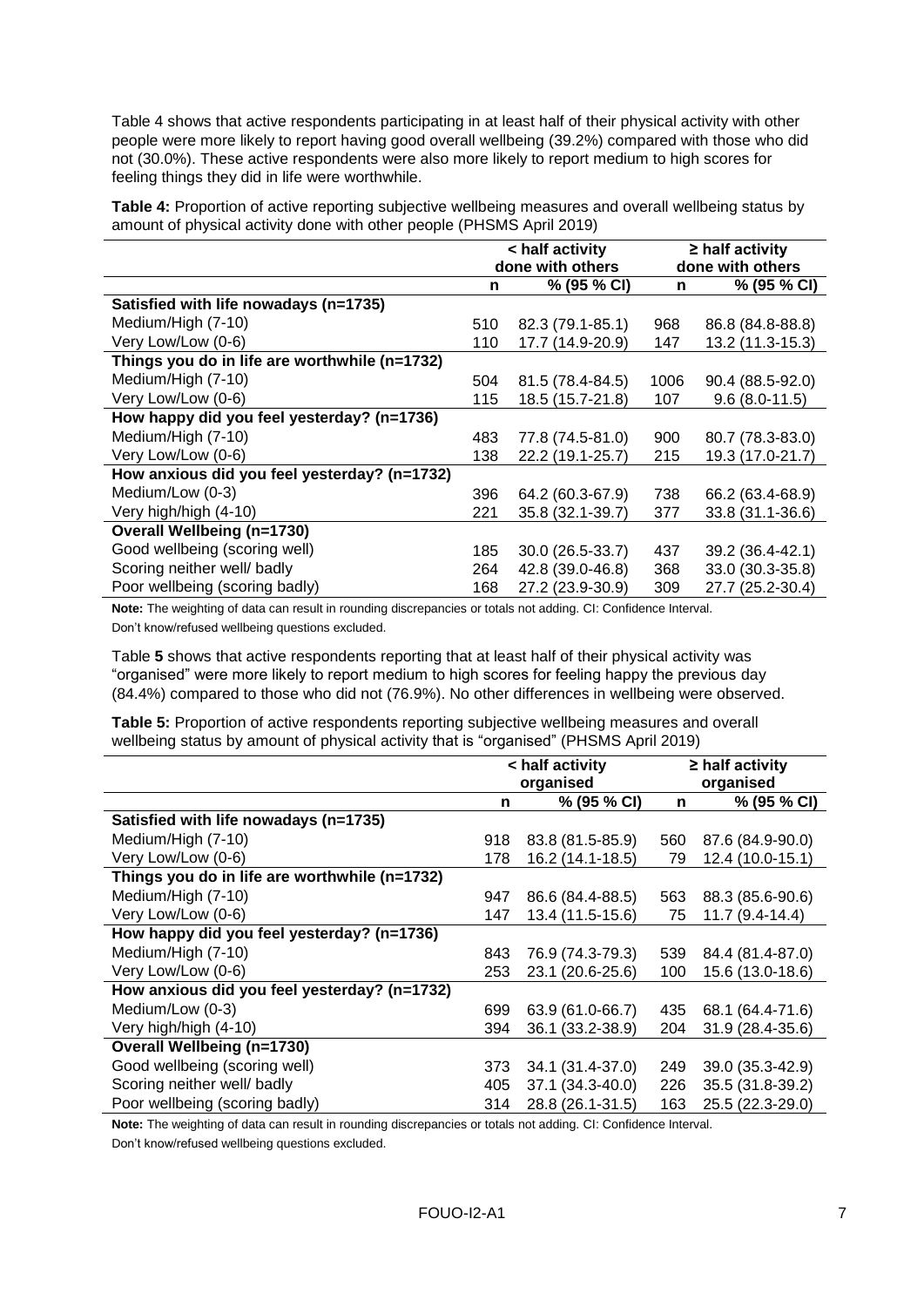Active respondents who were a member of a club or organisation associated with their physical activity were more likely to have life satisfaction (88.9%) and feelings of worth (90.0%) compared to those who were not a member of an organisation (82.0% and 84.9%). No other differences in wellbeing were observed [\(Table 6\)](#page-7-0).

<span id="page-7-0"></span>**Table 6:** Proportion of active respondents reporting subjective wellbeing measures and overall wellbeing status by membership status of a club or organisation associated with physical activity (PHSMS April 2019)

|                                               |     | Non-member       |     | <b>Member</b>       |
|-----------------------------------------------|-----|------------------|-----|---------------------|
|                                               | n   | % (95 % CI)      | n   | % (95 % CI)         |
| Satisfied with life nowadays (n=1723)         |     |                  |     |                     |
| Medium/High (7-10)                            | 756 | 82.0 (79.3-84.3) | 712 | 88.9 (86.6-90.9)    |
| Very Low/Low (0-6)                            | 166 | 18.0 (15.6-20.6) | 89  | $11.1 (9.1 - 13.4)$ |
| Things you do in life are worthwhile (n=1721) |     |                  |     |                     |
| Medium/High (7-10)                            | 781 | 84.9 (82.5-87.1) | 720 | 90.0 (87.8-91.9)    |
| Very Low/Low (0-6)                            | 139 | 15.1 (12.9-17.5) | 80  | $10.0 (8.1 - 12.2)$ |
| How happy did you feel yesterday? (n=1724)    |     |                  |     |                     |
| Medium/High (7-10)                            | 731 | 79.2 (76.5-81.7) | 640 | 79.9 (77.0-82.6)    |
| Very Low/Low (0-6)                            | 192 | 20.8 (18.3-23.5) | 161 | 20.1 (17.4-23.0)    |
| How anxious did you feel yesterday? (n=1721)  |     |                  |     |                     |
| Medium/Low (0-3)                              | 613 | 66.6 (63.5-69.6) | 516 | 64.5 (61.1-67.7)    |
| Very high/high (4-10)                         | 307 | 33.4 (30.4-36.5) | 284 | 35.5 (32.2-38.8)    |
| <b>Overall Wellbeing (n=1719)</b>             |     |                  |     |                     |
| Good wellbeing (scoring well)                 | 313 | 34.1 (31.0-37.2) | 307 | 38.4 (35.1-41.8)    |
| Scoring neither well/ badly                   | 347 | 37.7 (34.7-40.9) | 281 | 35.1 (31.9-38.5)    |
| Poor wellbeing (scoring badly)                | 259 | 28.1 (25.3-31.2) | 212 | 26.5 (23.5-29.6)    |

**Note:** The weighting of data can result in rounding discrepancies or totals not adding. CI: Confidence Interval.

Don't know/refused wellbeing questions excluded. n=17 don't know member/non-member excluded.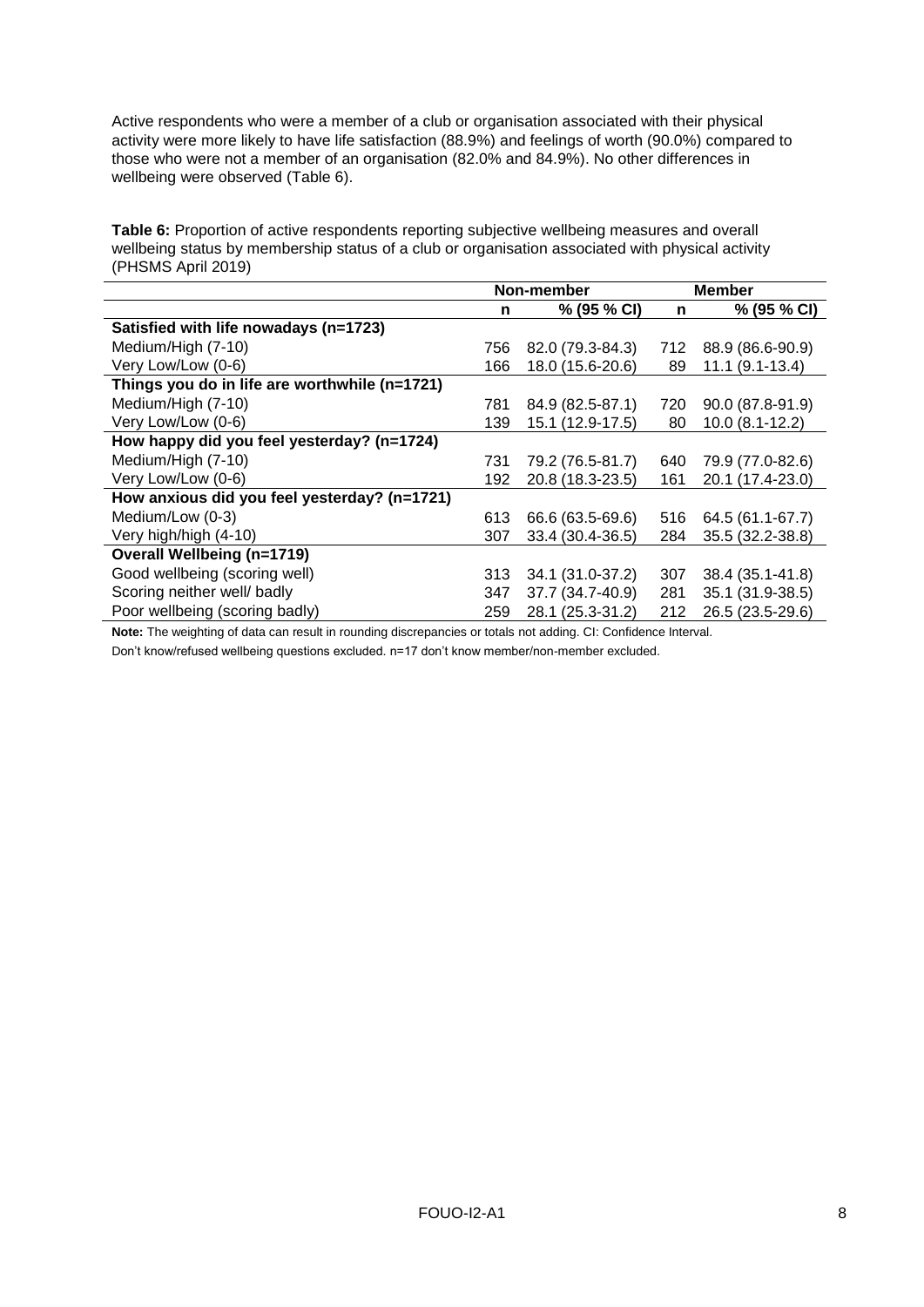# Association of Physical Activity with Overall Wellbeing

Logistic regression models were used to determine the association between physical activity and each individual wellbeing question as well as overall wellbeing. Socio-demographic variables including age, sex and SEIFA were considered as control variables and were adjusted in the regression models.

Tables 7 to 10 show the association between physical activity and each individual wellbeing question. After adjusting for age, sex and SEIFA, respondents engaging in 1-149minutes and 150+minutes of physical activity were significantly associated with medium/high responses for being *'satisfied with life nowadays*', '*things you do in life are worthwhile"*, and *'how happy do you feel yesterday?'* They were also significantly associated with low/medium scores for *'how anxious did you feel yesterday?'*

**Table 7:** Association between physical activity and scoring medium/high for *'satisfied with life nowadays'* (PHSMS April 2019)

|                        | <b>Unadjusted</b> |                 | Adjusted*         |                 |         |  |
|------------------------|-------------------|-----------------|-------------------|-----------------|---------|--|
|                        | <b>Odds Ratio</b> | (95% CI)        | <b>Odds Ratio</b> | (95% CI)        | p-value |  |
| None                   | Reference         |                 | Reference         |                 |         |  |
| 1-149 minutes per week | 2.11              | $(1.65 - 2.71)$ | 2.16              | $(1.68 - 2.77)$ | < 0.001 |  |
| 150+ minutes per week  | 4.19              | $(3.32 - 5.29)$ | 4.21              | $(3.31 - 5.35)$ | < 0.001 |  |

Note: 'Don't know'/'Refused' responses are not included in the model. CI: Confidence Interval.

\*Age, sex and SEIFA were adjusted in the regression model.

**Table 8:** Association between physical activity and scoring medium/high for *'things you do in life are worthwhile'* (PHSMS April 2019)

|                        | <b>Unadjusted</b> |                 | Adjusted*         |                 |         |  |
|------------------------|-------------------|-----------------|-------------------|-----------------|---------|--|
|                        | <b>Odds Ratio</b> | (95% CI)        | <b>Odds Ratio</b> | (95% CI)        | p-value |  |
| None                   | Reference         |                 | Reference         |                 |         |  |
| 1-149 minutes per week | 2.83              | $(2.15 - 3.72)$ | 3.16              | $(2.39 - 4.19)$ | < 0.001 |  |
| 150+ minutes per week  | 3.61              | $(2.84 - 4.61)$ | 4.28              | $(3.31 - 5.53)$ | < 0.001 |  |

Note: 'Don't know'/'Refused' responses are not included in the model. CI: Confidence Interval. \*Age, sex and SEIFA were adjusted in the regression model.

**Table 9:** Association between physical activity and scoring medium/high for *'how happy did you feel yesterday?'* (PHSMS April 2019)

|                        | <b>Unadjusted</b> |                 | Adjusted*         |                      |         |  |
|------------------------|-------------------|-----------------|-------------------|----------------------|---------|--|
|                        | <b>Odds Ratio</b> | (95% CI)        | <b>Odds Ratio</b> | $(95% \, \text{Cl})$ | p-value |  |
| None                   | Reference         |                 | Reference         |                      |         |  |
| 1-149 minutes per week | 1.39              | $(1.08 - 1.77)$ | 1.60              | $(1.24 - 2.05)$      | < 0.001 |  |
| 150+ minutes per week  | 2.41              | $(1.92 - 3.02)$ | 3.01              | $(2.37 - 3.82)$      | < 0.001 |  |

Note: 'Don't know'/'Refused' responses are not included in the model. CI: Confidence Interval.

\*Age, sex and SEIFA were adjusted in the regression model.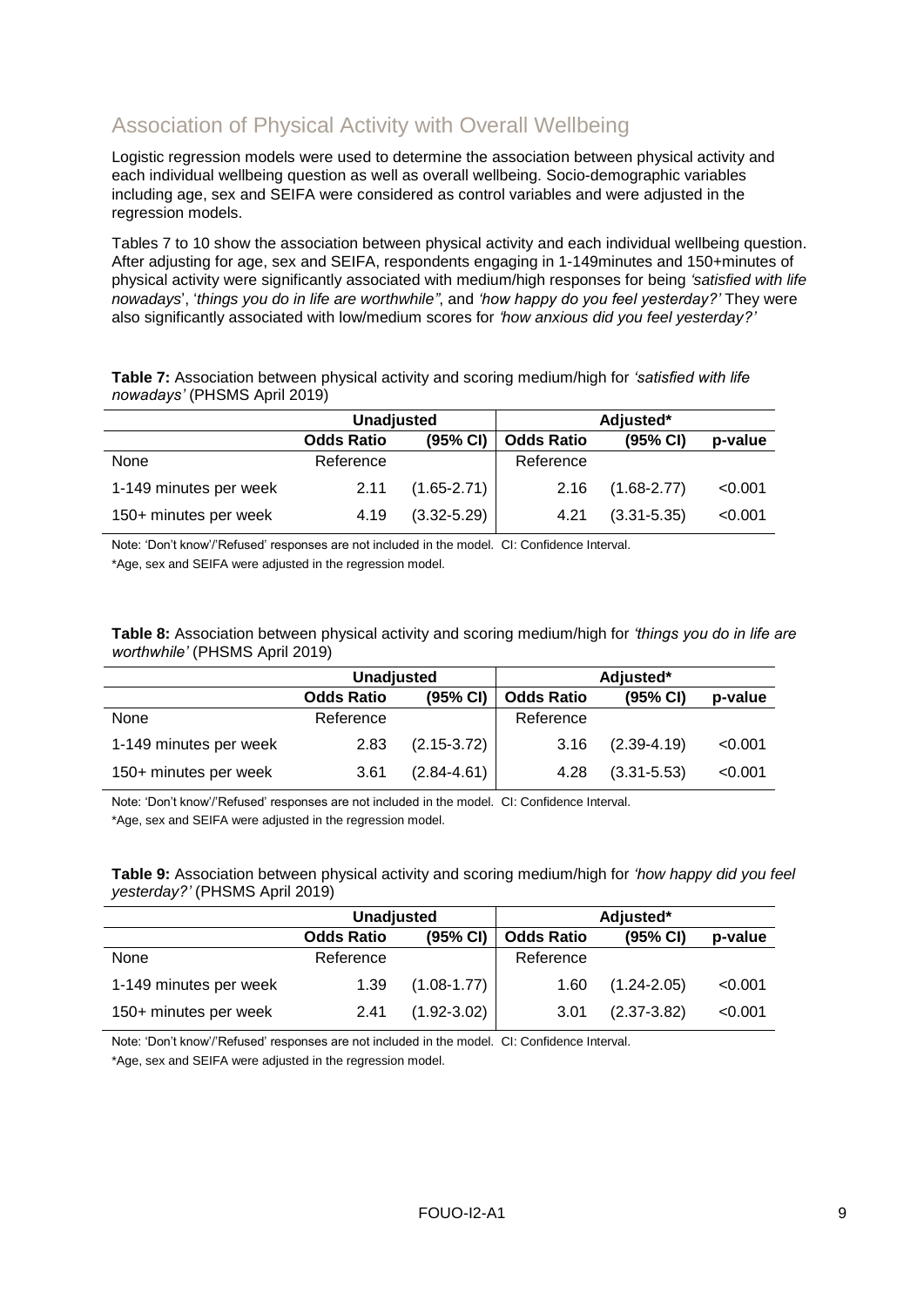#### **Table 10:** Association between physical activity and scoring low/medium for *'how anxious did you feel yesterday?'* (PHSMS April 2019)

|                        | <b>Unadjusted</b> |                 | Adjusted*         |                 |         |  |
|------------------------|-------------------|-----------------|-------------------|-----------------|---------|--|
|                        | <b>Odds Ratio</b> | (95% CI)        | <b>Odds Ratio</b> | (95% CI)        | p-value |  |
| None                   | Reference         |                 | Reference         |                 |         |  |
| 1-149 minutes per week | 1.38              | $(1.09 - 1.75)$ | 1.59              | $(1.24 - 2.03)$ | < 0.001 |  |
| 150+ minutes per week  | 1.51              | $(1.22 - 1.87)$ | 1.82              | $(1.46 - 2.28)$ | < 0.001 |  |

CI: Confidence Interval. Note: 'Don't know'/'Refused' responses are not included in the model.

\*Age, sex and SEIFA were adjusted in the regression model.

[Table 11](#page-9-0) presents the association between physical activity and overall wellbeing. After adjusting for age, gender and SEIFA, there was a significant association between physical activity (1-149 minutes and 150+ minutes) and scoring well for overall wellbeing. The strength of association was greatest in those who engaged in at least 150 minutes of activity.

<span id="page-9-0"></span>**Table 11:** Association between physical activity and scoring well for *overall wellbeing* (PHSMS April 2019)

|                        | <b>Unadjusted</b> |                 | Adjusted*         |                 |         |
|------------------------|-------------------|-----------------|-------------------|-----------------|---------|
|                        | <b>Odds Ratio</b> | (95% CI)        | <b>Odds Ratio</b> | (95% CI)        | p-value |
| None                   | Reference         |                 | Reference         |                 |         |
| 1-149 minutes per week | 1.64              | $(1.24 - 2.19)$ | 1.93              | $(1.44 - 2.59)$ | < 0.001 |
| 150+ minutes per week  | 2.41              | $(1.86 - 3.13)$ | 3.06              | $(2.33 - 4.01)$ | < 0.001 |

CI: Confidence Interval.

Note: 'Don't know'/'Refused' responses are not included in the model.

\*Age, sex and SEIFA were adjusted in the regression model.